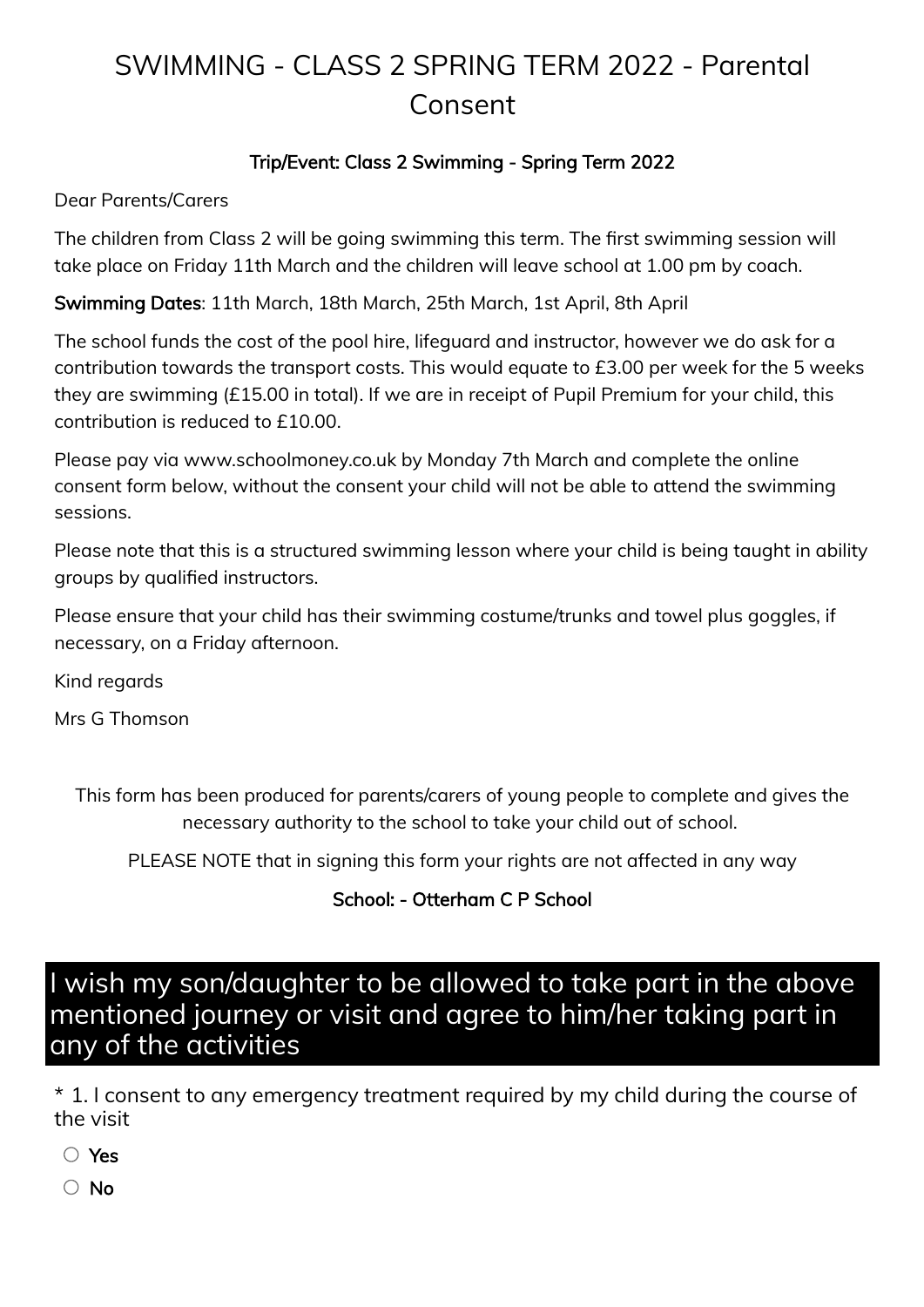My child suffers from the medical condition below (please complete) requiring regular treatment (e.g. diabetes, asthma) or allergies (e.g. antibiotics, elastoplasts, aspirin or any medicine or food/drink)

\* 2. I confirm that my child does not suffer from any medical condition requiring regular treatment

Yes

\*

 $\bigcirc$  No

\* 3. If your child suffers from a particular complaint, is the school aware?

Yes

○ No

\* 4. Is your child receiving treatment at present?

 $\circlearrowright$  Yes, please send in details

○ No

\* 5. Does your child have any special dietary needs?

Yes

○ No

Emergency Contact Person

\*

\*

Emergency Contact Phone Number/Mobile

Name of GP

Phone Number of GP

\*

\*

Date of last Anti-tetanus injection

\*

\* 7. I consent to my child travelling by any form of public or contracted transport and/or in a motor vehicle driven by authorised staff members.

Yes

No

8. I acknowledge the need for him/her to behave responsibly at all times